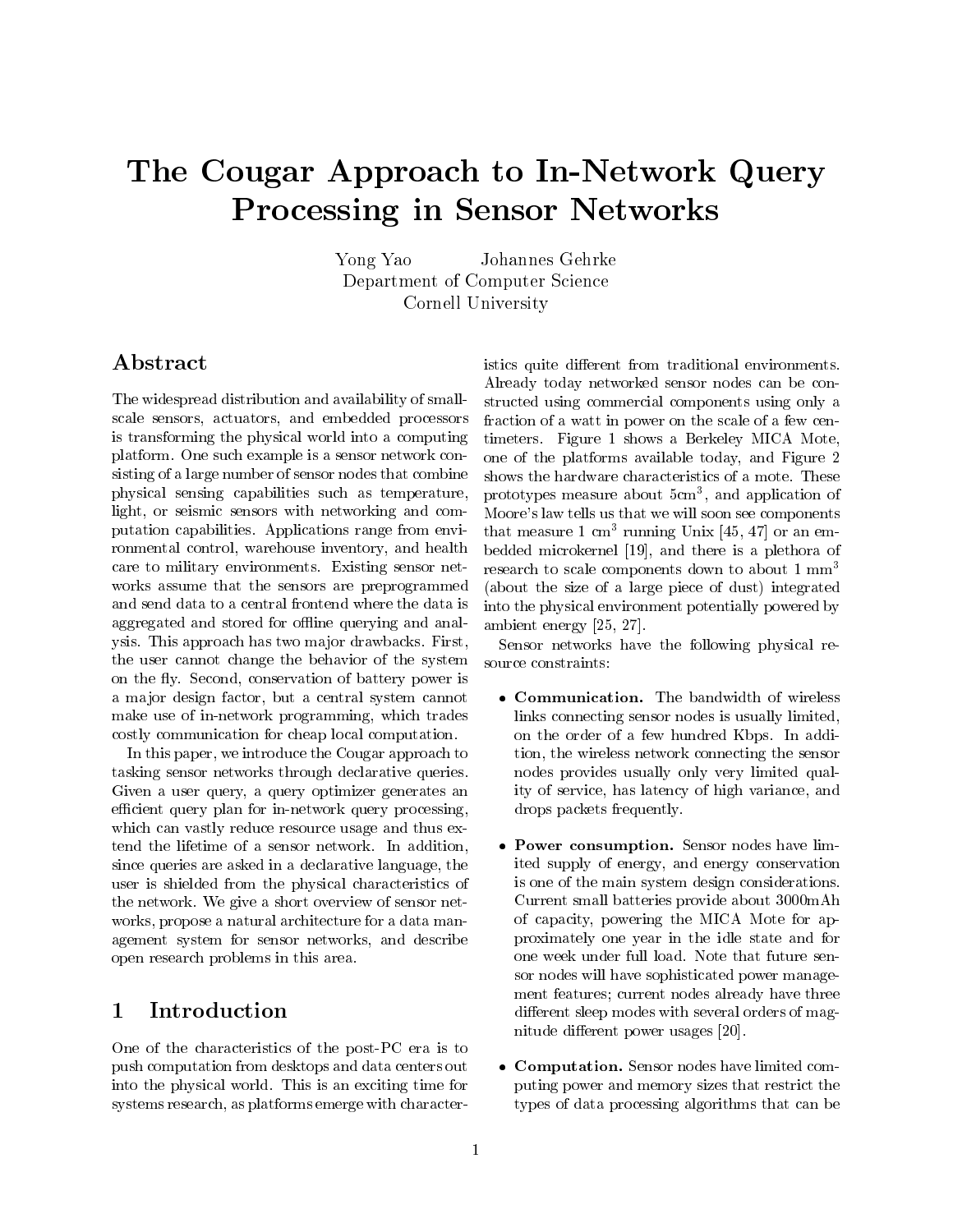

Figure 1: A Berkeley MICA Mote

deployed and intermediate results that can be stored on the sensor nodes.

• Uncertainty in sensor readings. Signals detected at physical sensors have uncertainty due to limitations of the sensor, and they may contain environmental noise. Sensor malfunctions might generate inaccurate data, and unfortunate sensor placement (such as a temperature sensor directly next to the air conditioner) might bias individual readings.

Potential applications for sensor networks abound. One possible example could be intelligent building management. Sensor nodes are deployed in offices and halls to measure noise, temperature, and the level of light, and interact with the control system to adjust the environment automatically. People may pose queries of interest to the sensor network, such as "Is Johannes in his office", or "Is there an empty seat in the meeting room"? Sensor networks can also be used in physical environment to benefit scientific research. A biologist may want to know of the existence of a specific bird, and when this particular bird is detected, the bird should be followed as closely as possible. In this case, the sensor network is used for automatic target recognition and tracking. More specific applications in different fields will arise, and instead of deploying preprogrammed sensor networks only for specific applications, future networks will have sensor nodes with different physical sensors for a wide variety of application scenarios and different user groups. (The MICA motes already support temperature sensors, a magnetometer, an accelerometer, a microphone, and also several actuators.)

In this paper, we advocate a database approach to sensor networks. Our approach is motivated by two main reasons. First, declarative queries are especially suited for sensor network interaction: Users and application programs issue queries without knowing how the data is generated in the sensor network and how the data is processed to compute the query answer. Sophisticated catalog management, query op-

| Processor              | 4Mhz, 8bit MCU (ATMEL)           |
|------------------------|----------------------------------|
| Memory                 | 128KB Flash,<br>4KB RAM, 4KB ROM |
| External Flash         | 512KB                            |
| Radio                  | 916Mhz Radio<br>(RF Monolithics) |
| Communication<br>Range | $200$ ft                         |
| Data Rate              | 50 Kbits/sec                     |
| Transmit Current       | $12 \text{ mA}$                  |
| Receive Current        | $1.8 \text{ mA}$                 |
| Sleep Current          | 5 uA                             |

Figure 2: Hardware Characteristics of the MICA Motes

timization, and query processing techniques will abstract the user from the physical details of contacting the relevant sensor nodes, processing the sensor data, and sending the results to the user. To enable declarative querying of sensor networks, we propose a query *layer* consisting of a *query proxy* on every sensor node. Architecturally, on the sensor node, the query proxy lies between the network layer and the application layer, and the query proxy provides higher-level services through queries that can be injected into the network from a specified gateway node.<sup>1</sup>

Our database approach is motivated by a second reason. Since nodes are usually powered by batteries, increasing network lifetime is a major design goal of any sensor network system. Data transmission back to a central node for offline storage, querying, and data analysis is very expensive for sensor networks of non-trivial size since communication using the wireless medium consumes a lot of energy  $[11, 38]$ . Since sensor nodes have local computation abilities, part of the computation can be moved from a location outside the network and pushed into the sensor network, aggregating records, or eliminating irrelevant records. In-network processing can reduce energy consumption and improve sensor network lifetime significantly compared to traditional centralized data extraction and analysis. Thus one of the main roles of the query proxy when processing user queries is to perform innetwork processing.

Given the view of the sensor network as a huge distributed database system where each sensor node corresponds to a database site that holds part of the data, we would like to adapt existing techniques from distributed and heterogeneous database systems for the sensor network environment. But as we outline

 $1$ In some applications it might be desirable to inject queries into the system from arbitrary nodes.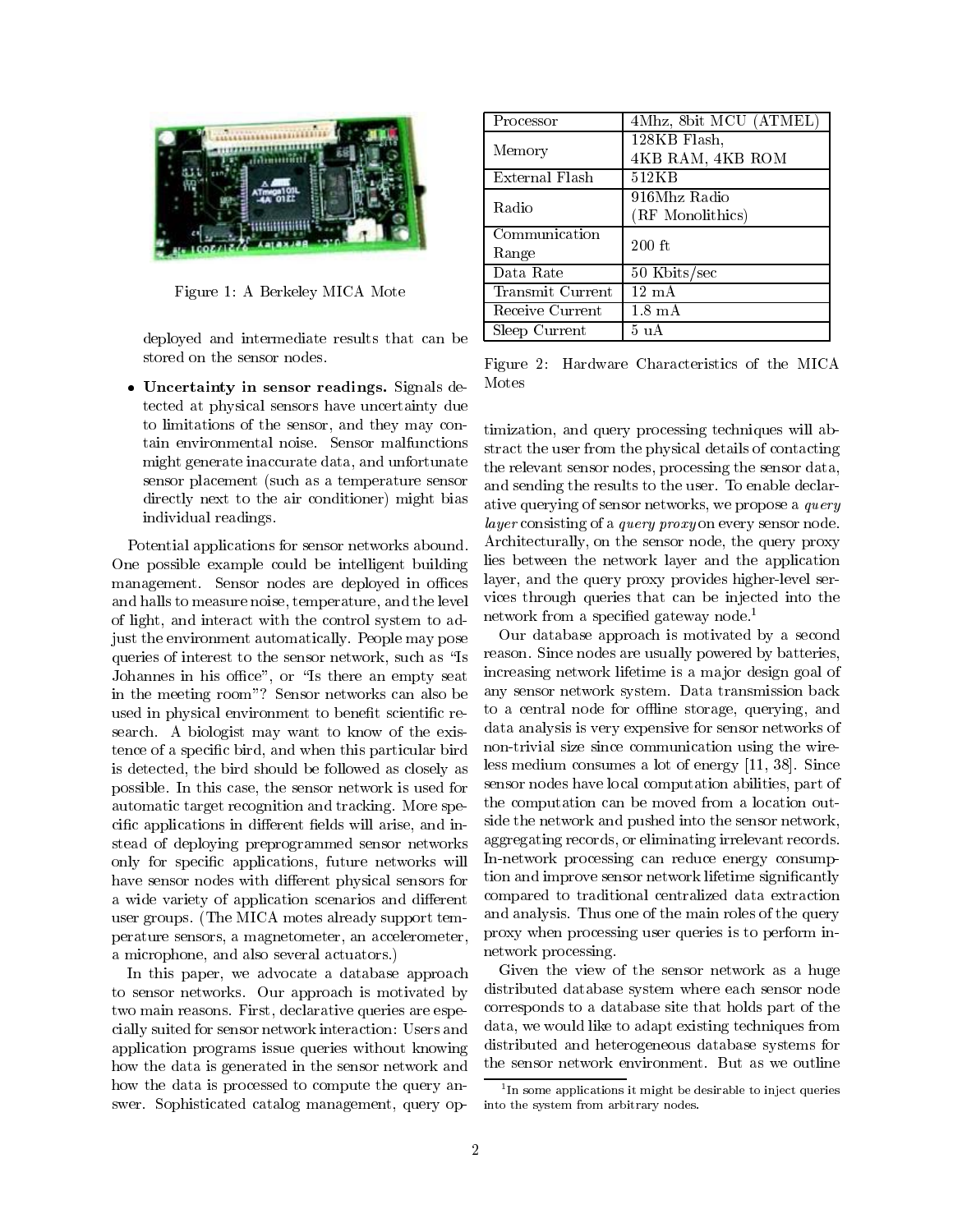in Section 2, there are major differences between sensor networks and traditional distributed and heterogeneous database systems that require us to rethink current approaches to distributed data management.

The remainder of this paper is structured as fol-In Section 2, we will give an introduction lows. to sensor networks as a processing platform, describe the properties of sensor networks and the associated data, and introduce a natural architecture for a sensor data management system. In Section 3, we outline open research problems in in-network query processing for sensor networks, and in Section 4, we briefly review related work. For technical papers related to the Cornell Cougar Project, visit http://www.cs.cornell.edu/database/cougar.

#### $\overline{2}$ **Sensor Networks**

#### **Properties of Sensor Networks**  $2.1$

A sensor network consists of a large number (currently up to several thousand) of sensor nodes.<sup>2</sup> Individual sensor nodes (or short, nodes) are connected to other nodes in their vicinity through a wireless communication interface, and they use a multihop routing protocol to communicate with sensor nodes that are spatially distant. Nodes also have limited computation and storage capabilities: a node has a general-purpose CPU to perform computation and a small amount of storage space to save program code and data.

Since nodes are usually not connected to a fixed infrastructure, they use batteries as their main power supply, and preservation of power is one of the main design goals in a sensor network. Since communication consumes much more energy than computations, it is attractive to reduce the amount of traffic flow between nodes by local computation.

Sensor nodes might reside in a hostile environment, such as battlefields or in regions of recent disasters to support rescue missions, thus a sensor node might fail at any time. In addition, the communication links between adjacent nodes might break frequently due to environmental interferences and noise. Thus it is critical to design a robust system that recovers fast after failures.

#### $2.2$ **Sensor Data**

A sensor node has one or more physical sensors attached that are connected to the physical world. Example sensors are temperature sensors, light sensors, or PIR sensors that can measure the occurrence of events (such as object detections) in their vicinity. Sensor readings are usually timestamped. If an application cares about the current state of the network, readings from the network have to be updated relatively frequently since sensor data becomes outdated fast if new events are happening in the network. Long-running queries that recompute query results periodically are one possibility to keep query results up-to-date.

Sensor networks are distributed to measure and monitor a physical environment, such as tracking objects throughout an area or measuring environmental conditions in a large area. Due to the multitude of sensor nodes deployed, there is usually a huge number of data records generated. For example, in environmental monitoring applications, sensor readings are generated every few seconds (or even faster), thus the total volume of data generated is quite large. However, not all sensor readings are of interest to users. For some sensor types, their data might change rapidly, and thus be outdated rather quickly, whereas for other sensors, their value changes only slowly over time. Example sensors of the first type are PIR sensors that sense the presence of objects; example sensors of the second type are temperature sensors that in steady state have a small bounded derivative. For applications that require only approximate results, we can cache previous results for the second type of sensors and lower the query update rate to save energy.

Inherent to data from a physical measurement is *uncertainty* regarding the true value of the measured quantity. This uncertainty is often most properly described by a *continuous* probability distribution func*tion* over the possible measurement values [12]. For example, consider a temperature sensor in your office that reports an estimate  $\overline{T}$  of the current temperature T; let this estimate be  $\hat{T} = 68^{\circ}$  Fahrenheit (F). Given this measurement, do we believe that the temperature in your office is exactly 68° F? Assuming that the error introduced by the sensor has a Gaussian distribution with a known standard deviation of  $\sigma$ °F. we can compute the probability that the true temperature T lies in the range  $[T_1, T_2]$ . In the context of a sensor network, a user should be able to submit a query that retrieves all temperatures whose true values lie in the range  $[T1, T2]$  with a given probability. Moreover, as long as several sensors nodes measure the same physical phenomenon, their readings can be aggregated to construct a "super-node" whose temperature readings have a much lower variance than

 $2$ Hardware trends let us believe that the number of nodes in future sensor networks will drastically increase.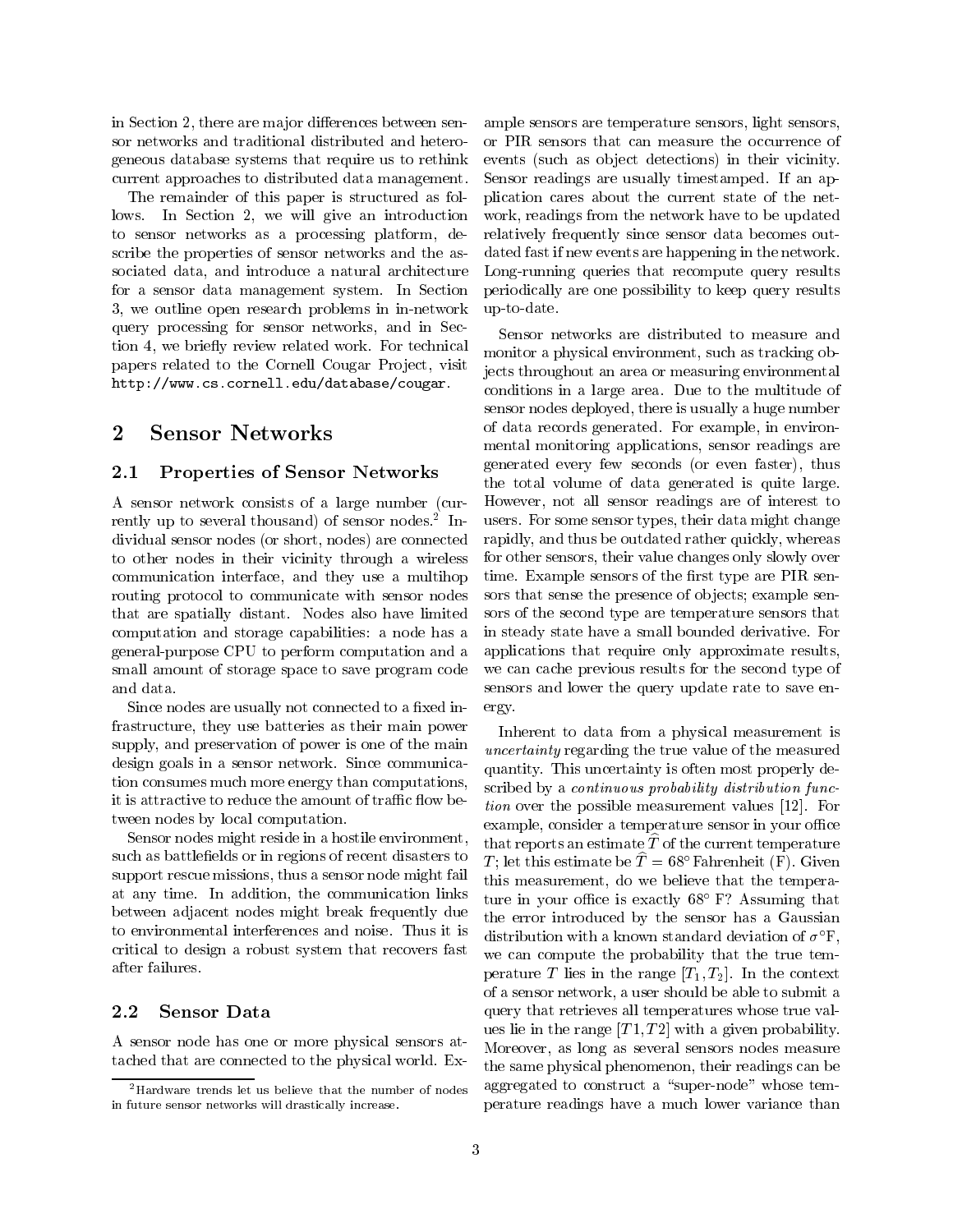the readings from individual sensor nodes.

Another source of uncertainty in sensor readings is noise. For many applications individual sensor readings are of minor importance, and users are usually interested in aggregates that *fuse* a set of sensor data readings (often from multiple different sensors) into a single, more robust statistic [16].

#### 2.3 An Architecture for a Sensor Database System

Existing sensor networks work mainly as data collectors, and transfer data from sensor nodes to a central frontend where the data is aggregated and stored for offline querying and analysis. Fjords improve the centralized architecture by sharing scan operators at the sensor nodes and switching sensors on and off according to query specifications. They help to reduce energy consumption, as nodes are aware of user queries, but they lack support for more advanced query processing techniques [29].

Since local computation is much cheaper than communication, pushing partial computation out into the network could improve energy consumption significantly. We propose a loosely-coupled distributed architecture to support both aggregation and more complicated in-network computation. In our architecture, there is a new query proxy layer on each sensor node, interacting with both routing layer and application layer. A query optimizer is located on the gateway node to generate distributed query processing plans after receiving queries from the outside. The query plan is created according to catalog information and the query specification. Such a query plan specifies both the data flow (between sensors) and an exact computation plan (at each sensor). The plan is then disseminated to all relevant sensor nodes. Control structures are created to synchronize sensor behavior, and the query is started. At run-time, data records flow back to the gateway node as in-network computation happens on-the-fly.

#### $2.4$ An Example

Let us illustrate the individual components of the architecture with a simple example. Suppose we have a long-running query  $Q$  to monitor the average temperature of an office every  $t$  seconds. The query  $Q$ notifies (i.e., Q generates an output record) an administrator if the average temperature in the office is greater than a user-defined threshold.

As a first step in evaluating this query, the query optimizer will optimize the query, taking the existing



Figure 3: Query Plan at a Source Sensor

query workload into account by trying to merge the new query with existing, similar queries. Assuming that the query  $Q$  is the only query that is running in the network, the query optimizer will generate a new query plan  $QP$ . The query plan  $QP$  specifies how to determine the *leader* of this query, a designated node where the computation of the average temperature will take place. The leader could be a fixed sensor with more remaining power and energy, or a randomly selected node by some distributed leader election algorithm. Two computation plans are produced, one for the leader node, and a second plan for the remaining nodes in the query region.

Figure 3 shows the query plan for a non-leader node that participates in the query. Non-leader nodes have a scan operator to read sensor values periodically and to send them to the leader node. In addition, their plan contains an aggregation operator to aggregate data from other sensors. Figure 4 shows the query plan for the leader node, which contains an AVG operator to compute the average value over all sensor readings received in the last round of the query, and a SELECT operator that checks if the result is above the threshold.

At query start time, the query plans are disseminated to the query proxies of all relevant sensor nodes. The query proxies will register the query, create a local operator tree, active relevant sensors, and return records according to the specification of the query plan. The leader will generate a record only if the average temperature is above the user-defined threshold.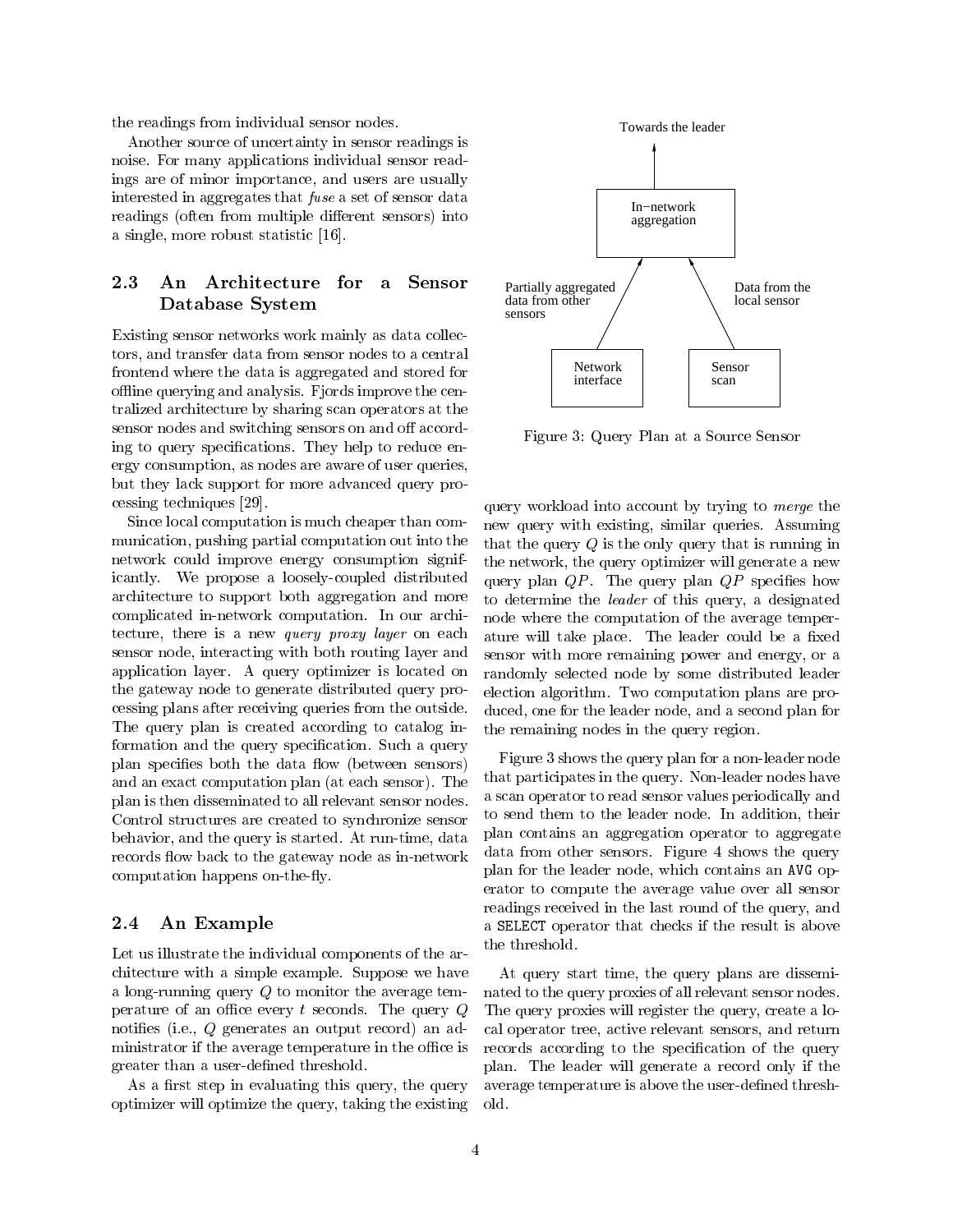

Figure 4: Query Plan at the Leader

### **Research Problems** 3

In this section, we give an overview of some research problems in in-network query processing for sensor networks using the architecture described in Section 2.3 as a starting point.

#### 3.1 Aggregation

Aggregation refers to delivering data from distributed source sensor nodes to a central node for computation. It is one of the most popular computation and communication pattern for sensor network. (Recall that example query  $Q$  from the previous section is an aggregation query.) A join of sensor readings from different groups could be another example; all records need to be collected at a central node where the join takes place.

Aggregation involves two important issues. First, from a computational point of view, the aggregation has to complete at a "leader" node (unless the final computation of the aggregate is delegated to a gateway node or happens outside of the network). Second, the data records have to be delivered from source sensor nodes to the designated leader. Note that the system has to be designed to tolerate the volatility of the underlying communication layer: messages could get lost, nodes could die, and the network could be partitioned for a while. Let us shortly contemplate leader selection and data delivery in the following two

paragraphs.

If the computation is designated to a leader node, such a leader needs to be selected among the sensor nodes. There are several basic requirements for the leader selection policy. First, the leader should be dynamically maintained in case of sensor or link failure. (We imagine backup leaders to reduce the cost in case) of leader failure.) Here we can draw upon a large literature about algorithms in distributed systems and the leader election problem. Second, we would like to select a leader with physically advantageous location: The cost of data delivery from source sensors to the leader and the delivery cost from the leader to the gateway node need to be taken into account to save communication energy.

How can we deliver data from sensor nodes to their leader node? The simplest way is to send all data records directly to the leader along multi-hop routes, and to do all the computation directly at the leader. This is a reasonable solution for a small networks. However, if we consider the computation of aggregates over larger regions, this scheme will generate many messages and consume a lot of sensor battery power. An alternative solution is to push partial computation from the leader to internal nodes along the path to reduce data size on-the-fly. This solution works for aggregation operators that are incrementally computable, such as avg, max, and moments of the data. The final answer can be computed from partially aggregated intermediate results, which are usually as small as the original data record. The only caveat is that this in-network computation requires synchronization between sensor nodes along the communication path, since a node has to "wait" to receive results to be aggregated. In networks with high loss rates, broken links are hard to differentiate from long delays due to high loss rates, making synchronization a non-trivial problem.

#### $3.2$ **Query Languages**

We believe that sensor networks will be deployed in various environments, and they will be used by diverse applications. By utilizing different types of sensors, it is very easy to extend the functionality of sensor networks to support more applications. Some of these applications have been around for quite a while and are already implemented in prototype systems (such as monitoring a physical environment or tracking moving objects). In other cases, technology development is driving the applications, and applications of sensor networks in fields like biology or geology are just emerging. Thus the development of a query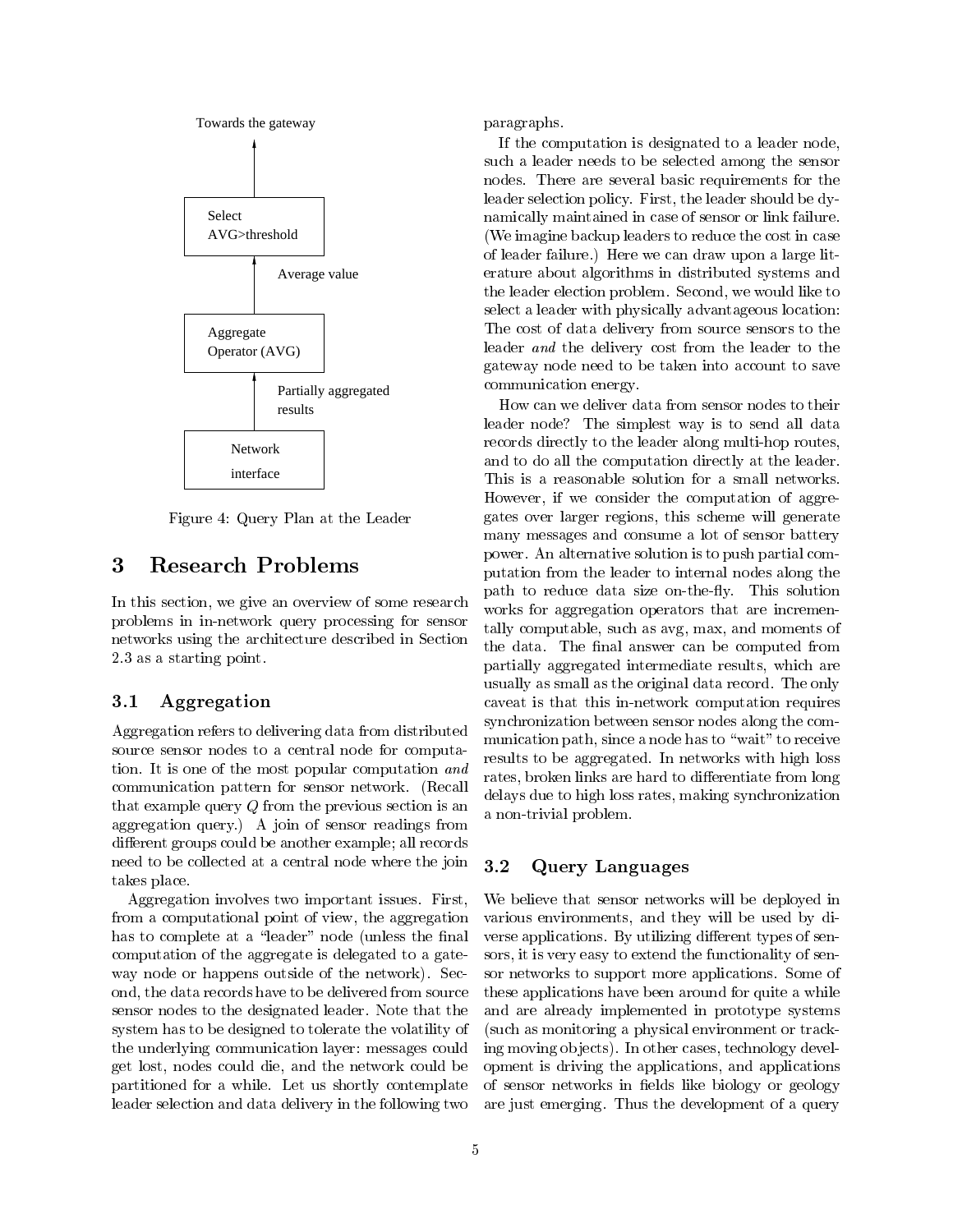language is at a difficult point: There are classes of queries such as aggregation queries for which we know that they are very useful and that any query language for sensor data should support them. Other aspects of a query language are less clear at this point, and time and emerging applications will tell what common functionality will be required. One possible approach for the development of a query language is to look at the properties of the sensor data itself, and to abstract computational patterns that are possible with the type of data generated in sensor networks.

#### **Query Optimization** 3.3

In-network query processing can reduce energy consumption and thus prolong sensor network lifetime. A complex query may consist of a large number of parameters and operators, in addition to various user requirements on the query answers, such as specification of a maximum permissible latency and accuracy of the query result. There is usually a large space of query processing plans for such complex queries, and it is the query optimizer's responsibility to select a good plan within a large space of possible query execution plans.

A good plan could be the plan with minimum energy usage, or it could make a good tradeoff between various requirements given the limitations of available resources. Thus the notion of the *cost* of a query plan has changed, as the critical resource in a sensor network is power, and query optimization and query processing have to be adapted to take this optimization criterion into account.

Recall from our example, that the plan generated by the query optimizer will describe both the data flow inside the network and the computation flow within each sensor node. Since a sensor network is highly dynamic, the optimizer needs to make these decisions with inherent uncertainty about the catalog information. In addition, the query plan needs to react to changes in catalog information such as the network topology and the power level at sensor nodes. We can envision both semi-centralized as well as completely adaptive query processing strategies, but more research is needed to quantify the benefits of each approach.

#### **Catalog Management** 3.4

To generate a good plan for a user query, the optimizer requires metadata about the status of the sensor network to evaluate the costs and benefits (latency and accuracy) of different plans. A catalog could be built and maintained at the server

to maintain important information, like sensor position (potentially aggregated), density and connectivity, system workload, and network stability. Systemgenerate queries could be used to update the catalog periodically, or the catalog could be assembled dynamically through gossip-style information dissemination. Due to the size of the metadata and the dynamics of the sensor network, it is likely prohibitive to collect all metadata at a central node, and to keep them always sufficiently up-to-date. It is an interesting research problem to define efficient synopsis data structures, that are cheap to create and maintain, but still contain sufficient details for query optimization.

#### Multi Query Optimization  $3.5\,$

Multi query optimization is another challenging problem. The sensor network is usually shared by many users (and this could be reflected in the architecture by having several gateway nodes that connect to the different users). In this case, multiple queries flow into the network through different gateway nodes, and it is likely that many users pose similar queries such that queries can share intermediate results.

## **Related Work** 4

In this section, we discuss past work that is relevant to data management in sensor networks. We do not claim by any means that the set of topics and citations is exhaustive, and any omissions are unintentional.

#### $4.1$ Ad-hoc and Wireless Routing

Research in dynamic wireless communication networks has a long history, dating back to DARPA's PRNET (Packet Radio Network) [23] and SURAN (Survivable Adaptive Networks) projects [41], and a plethora of papers has been published on routing protocols for ad-hoc mobile wireless networks  $[6, 10, 21, 22, 35, 36, 37]$ . Metrics for evaluating these protocols are packet loss, routing message overhead, message latency, and route length. We believe that a sensor data management infrastructure requires additional metrics for evaluation, such as quality of the returned answer, and overhead for metadata management.

#### 4.2 **Power Awareness**

The networking community has recently started to investigate the issue of power-aware networking in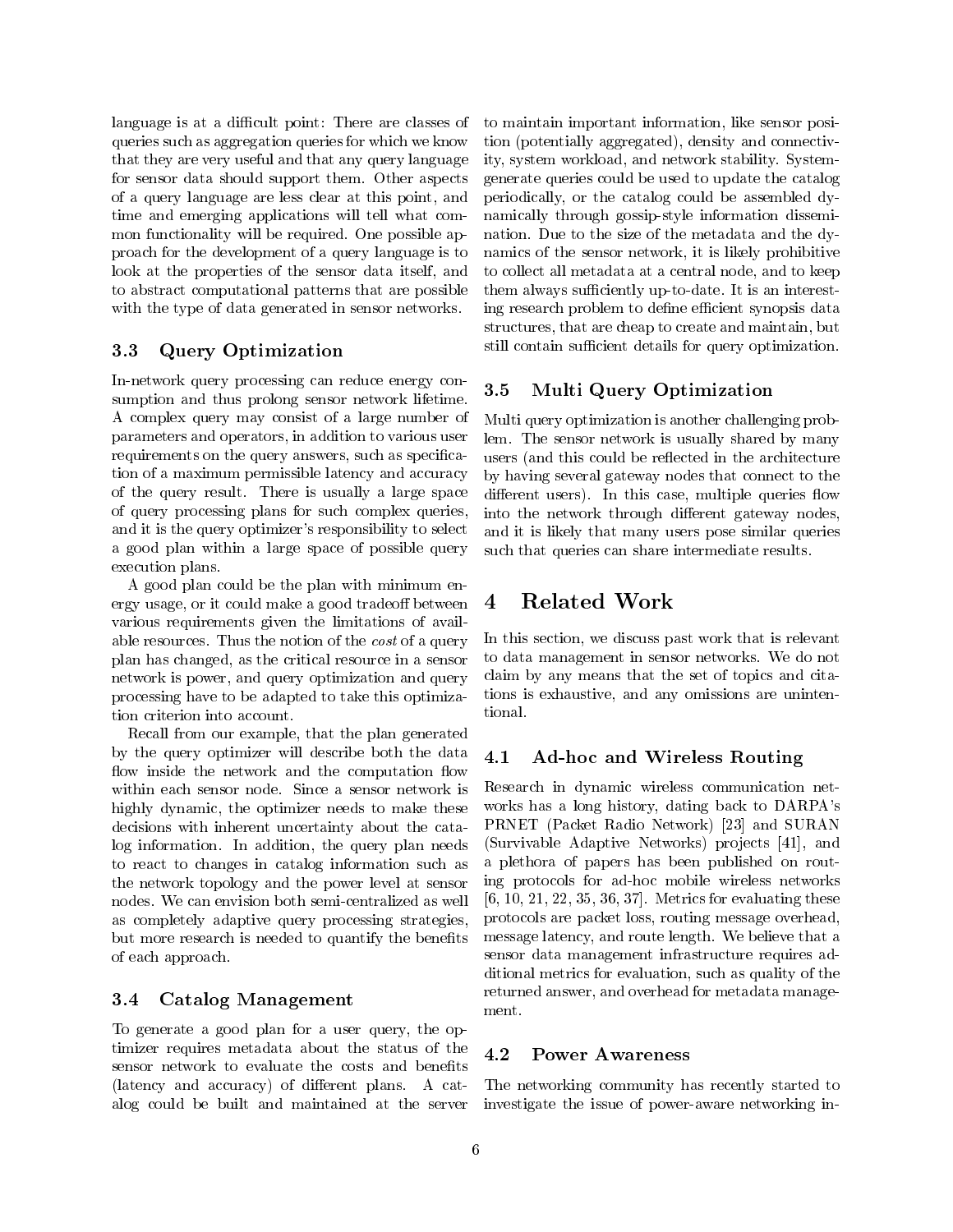frastructures. Chang and Tassiulas [8] and Pottie et al. [38] suggest to select routes in an ad-hoc network based on available energy in order to increase network lifetime. Heinzelman et al. present the SPIN family of network protocols for communication of large messages in sensor networks  $[17]$ ; they propose to first distribute metadata instead of flooding the network with actual data. The distribution of metadata eliminates duplicate transmission of the same data record.

The PAMAS MAC-level protocol turns radios off when they are not transmitting or receiving packets [44]. TDMA protocols have been proposed to reduce energy consumption in sensor networks [38]. By reducing the duty cycle these protocols can trade idle-time energy consumption for latency, similar to the tradeoffs we envision for query answers. We believe TDMA MAC protocols will be important for power-constrained networks and use of applicationlevel information from the database layer can further improve power conservation.

Ramanathan and Rosales-Hain developed protocols for adjusting transmit power in ad-hoc networks [40]. By controlling the radio transmission power they try regulate the number of neighbors of each node in the network with the goal to improve connectivity in sparse networks and collisions in dense networks. PicoNet proposes an integrated design of radios, small, battery powered nodes, and MAC and application protocols that minimize power consumption [5]. IEEE 802.11 supports ad-hoc network configuration and provides power management controls  $\left[31\right]$ .

#### Distributed Database Systems. 4.3

Work on query processing in distributed database systems is relevant to this field, although it is unlikely that existing techniques can be applied directly. There are several excellent surveys and books on distributed query processing, such as work by Yu and Chang [51], Ceri and Pelagatti [7], Özsu and Valduriez [33], Yu and Meng [50], and Kossmann [26].

#### **Adaptive Query Processing.** 4.4

We believe that techniques for adaptive query processing will be very relevant for data management in sensor networks. Chen and Rousopoulos designed an adaptive selectivity estimation schema that adds statistics-gathering to regular query processing [9]; we can envision the use of similar techniques in a sensor network setting where small feedback is piggybacked on results to long-running queries. Lack of perfect global knowledge is also an inherent problem

in distributed and heterogeneous database systems. One approach to adapting to this uncertainty is to send subqueries to remote sites for local processing [32, 46]. Query scrambling can deal with unexpected delays when processing queries in a wide-area network, a setting similar to a sensor network  $[3, 49]$ . Kabra and DeWitt proposed to reoptimize parts of queries after blocking operators [24].

There is also a lot of work on adaptive query operators, an area we believe to be relevant to sensor networks. Examples include work on memory-adaptive sorting and hashing  $[13, 28, 30, 34, 53, 54]$ , and online aggregation algorithms [15, 18, 39, 48]. Eddies push the idea of feedback on a tuple-by-tuple basis in online aggregation to adapting join orders at the same frequency [4].

Other relevant work includes sequence query processing [42, 43], and temporal and time-series databases  $[52]$ .

#### 4.5 **Related Projects**

We conclude our discussion of related work with a short collection of related projects.

- The CoSense Project at Xerox PARC. http://www2.parc.com/spl/projects/cosense Object tracking and identification through collaborative signal processing and distributed statistical hypothesis management.
- The SCADDS Project at UCLA and ISI. http://www.isi.edu/scadds/ Networking and coordination between sensor nodes.
- The WebDust Project at Rutgers. http://www.cs.rutgers.edu/dataman/webdust Routing protocols and predictive monitoring.
- Agent-based Tasking of Massive Sensor Networks at Maryland. http://www.cs.umd.edu/users/vs/senseit.html Concentrates on multi-query optimization and high-level languages.
- Reactive Sensor Networks at Penn State. http://strange.arl.psu.edu/RSN/ Object tracking and mobile code.
- TinyOS at Berkeley. http://today.cs.berkeley.edu/tos/ Operating systems support for sensor networks.
- The Telegraph Project at Berkeley. http://telegraph.cs.berkeley.edu/ Adaptive query processing strategies.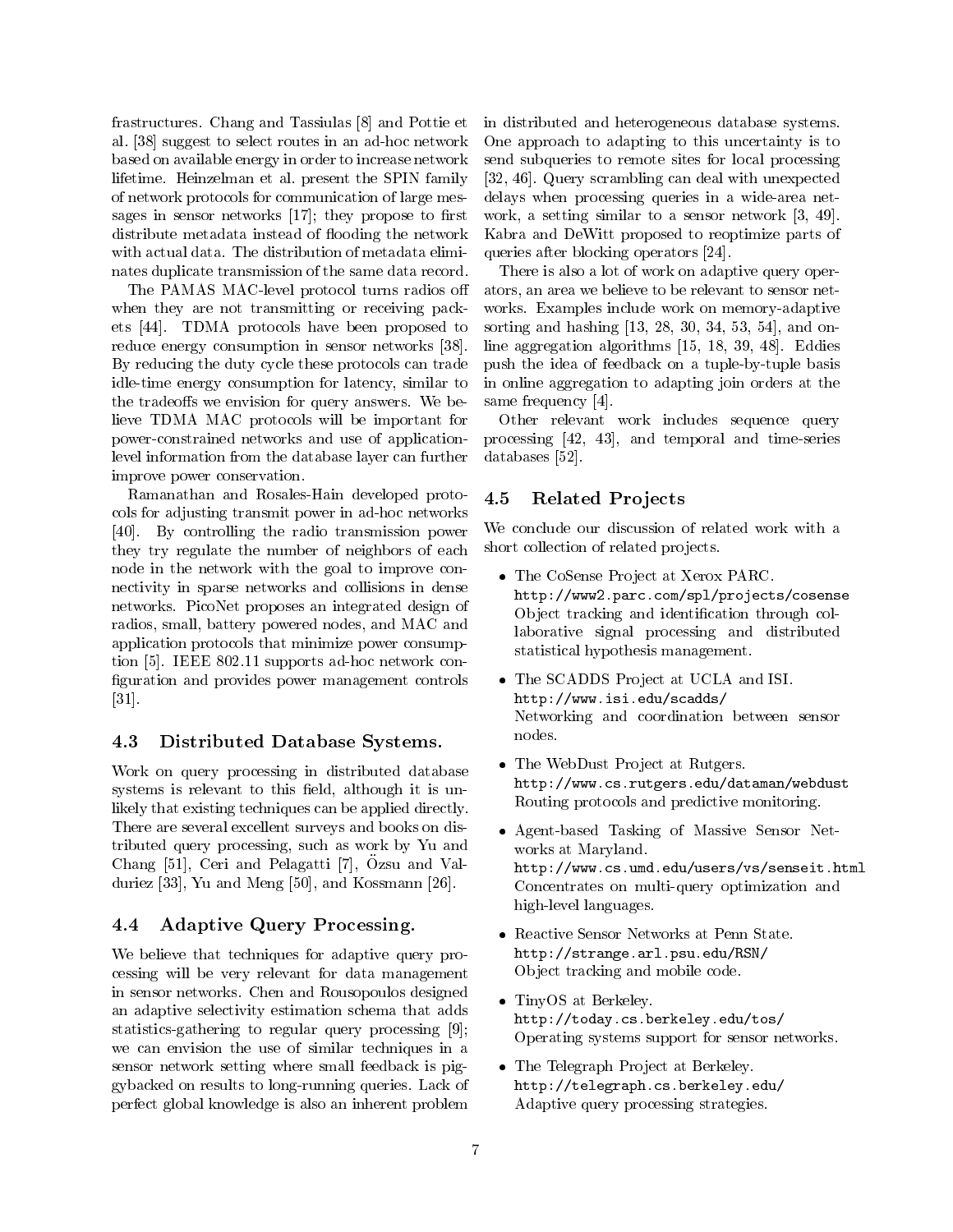• Location-Centric Distributed Computation and Signal Processing at Wisconsin. http://www.ece.wisc.edu/~sensit/ Communication primitives, tracking, and data fusion.

# Conclusions  $\mathbf{5}$

Sensor networks will become ubiquitous, and the database community has the right expertise to address the challenging problems of tasking the network and managing the data in the network. We described one possible architecture of a sensor data management system, and we discussed how previous work relates to the system we envision. We also laid out a set of challenging research problems, including distributed in-network processing, query optimization, query languages, catalog management, and multiquery optimization.

We have started at Cornell to design and implement a prototype that allows us to experiment with the design space of various algorithms and data structures. We are currently working on in-network aggregation, integration of query processing with the routing layer, query optimization, and a probabilistic data model for sensor data.

We anticipate that the emergence of new applications, as well as the implementation and usage of our prototype system will lead to other research directions. For more information on the current status, and to play with our prototype, visit:

http://www.cs.cornell.edu/database/cougar

Acknowledgments. We thank the DARPA SensIT Community for helpful discussions about the role of query processing in sensor networks. The Cornell Cougar Project was envisioned by Praveen Sheshadri, and Philippe Bonnet made influential initial contributions. The Cougar Project is supported by the DARPA SensIT program, a National Science Foundation CAREER grant, the Cornell Information Assurance Institute, a grant from Lockheed Martin, and by gifts from Intel and Microsoft. Any opinions, findings, conclusions or recommendations expressed in this material are those of the authors and do not necessarily reflect the views of the sponsors.

# References

[1] ACM SIGMOBILE. Proceedings of the 4th Annual ACM/IEEE International Conference on Mo-

bile Computing and Networking (MOBICOM-98). ACM Press, 1998.

- [2] ACM SIGMOBILE. Proceedings of the Fifth Annual ACM/IEEE International Conference on Mobile Computing and Networking (MobiCom-99. ACM Press, 1999.
- [3] L. Amsaleg, M. J. Franklin, A. Tomasic, and T. Urhan. Scrambling query plans to cope with unexpected delays. In Proceedings of the Fourth International Conference on Parallel and Distributed Information Systems, December 18-20, 1996, Miami Beach, Florida, USA, pages 208-219. IEEE Computer Society, 1996.
- [4] R. Avnur and J. M. Hellerstein. Eddies: Continuously adaptive query processing. In W. Chen, J. F. Naughton, and P. A. Bernstein, editors, Proceedings of the 2000 ACM SIGMOD International Conference on Management of Data, May 16-18, 2000, Dallas, Texas, USA, pages 261-272. ACM, 2000.
- [5] F. Bennett, D. Clarke, J. Evans, A. Hopper, A. Jones, and D. Leask. Piconet: Embedded Mobile Networking. IEEE Personal Communications.  $4(5):8-15$ , Oct. 1997.
- [6] J. Broch, D. A. Maltz, D. B. Johnson, Y. C. Hu, and J. Jetcheva. A performance comparison of multi-hop wireless ad hoc network routing protocols. [1], pages  $85 - 97$ .
- [7] S. Ceri and G. Pelagatti. Distributed Database Design: Principles and Systems. MacGraw-Hill (New York NY), 1984.
- [8] J.-H. Chang and L. Tassiulas. Energy conserving routing in wireless ad-hoc networks. In Proceedings of the 2000 IEEE Computer and Communications Societies Conference on Computer Communications  $(INFOCOM-00)$ , pages 22-31, Los Alamitos, Mar. 26-30 2000. IEEE.
- [9] C.-M. Chen and N. Roussopoulos. Adaptive selectivity estimation using query feedback. In R. T. Snodgrass and M. Winslett, editors, Proceedings of the 1994 ACM SIGMOD International Conference on Management of Data, Minneapolis, Minnesota. May 24-27, 1994, pages 161-172. ACM Press, 1994.
- [10] S. Das, C. Perkins, and E. Royer. Performance comparison of two on-demand routing protocols for ad hoc networks. In Proceedings of the 2000 IEEE Computer and Communications Societies Conference on *Computer Communications (INFOCOM-00)*, pages 3-12, Los Alamitos, Mar. 26-30 2000. IEEE.
- [11] D. Estrin, R. Govindan, J. Heidemann, and S. Kumar. Next century challenges: Scalable coordination in sensor networks.  $[2]$ , pages  $263-270$ .
- [12] A. Faradjian, J. Gehrke, and P. Bonnet. Gadt: A probability space adt for representing and querying the physical world. In International Conference on Data Engineering, 2002.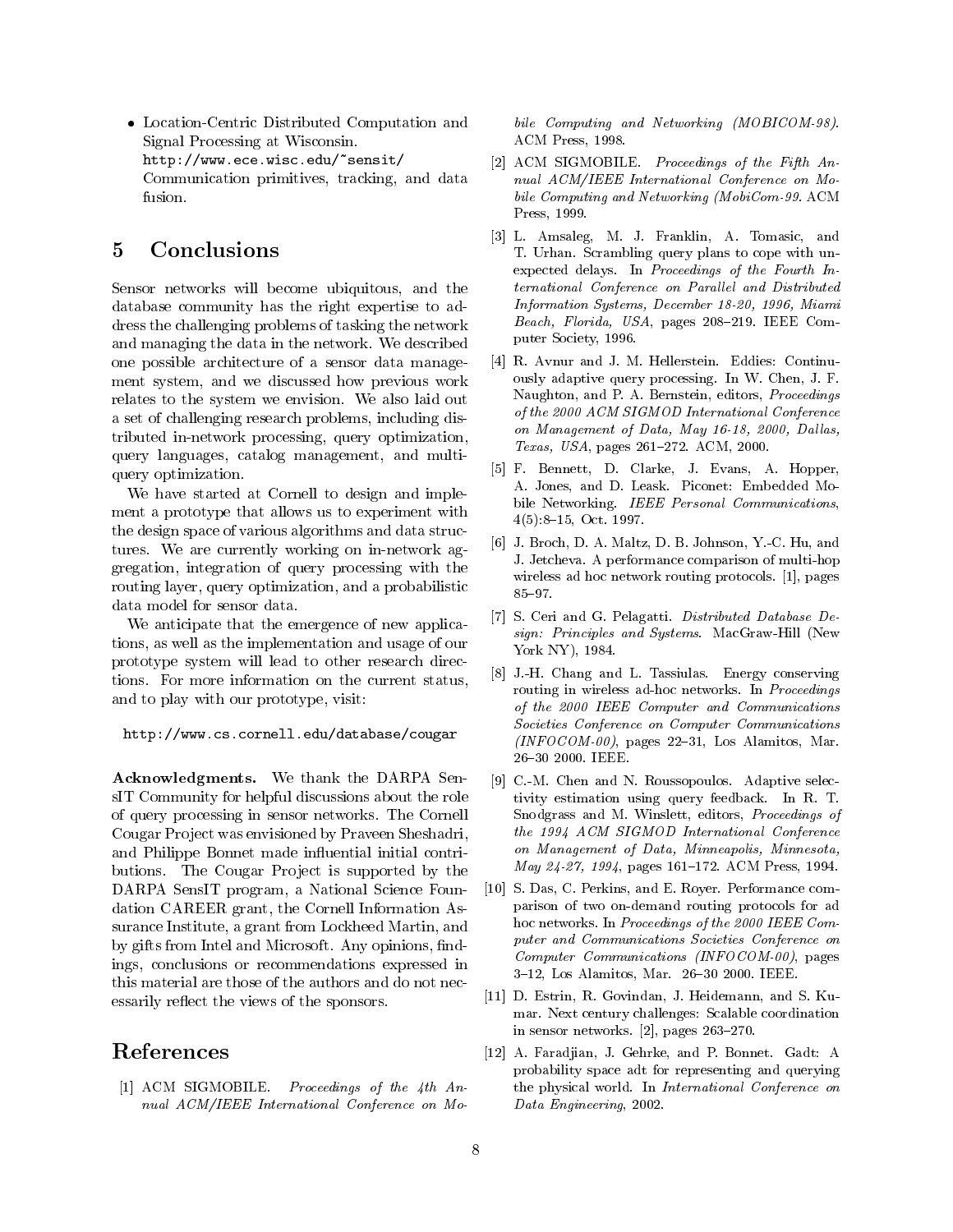- [13] G. Graefe, R. Bunker, and S. Cooper. Hash joins and hash teams in microsoft sol server. In A. Gupta. O. Shmueli, and J. Widom, editors, VLDB'98, Proceedings of 24rd International Conference on Very Large Data Bases, August 24-27, 1998, New York City, New York, USA, pages 86-97. Morgan Kaufmann, 1998.
- [14] L. M. Haas and A. Tiwary, editors. SIGMOD 1998 Proceedings ACM SIGMOD International Conference on Management of Data, June 2-4, 1998, Seattle, Washington, USA. ACM Press, 1998.
- [15] P. J. Haas and J. M. Hellerstein. Ripple joins for online aggregation. In A. Delis, C. Faloutsos, and S. Ghandeharizadeh, editors, SIGMOD 1999, Proceedings ACM SIGMOD International Conference on Management of Data, June 1-3, 1999, Philadephia, Pennsylvania, USA, pages 287-298. ACM Press, 1999.
- [16] D. L. Hall and J. Llinas, editors. Handbook of Mul*tisensor Data Fusion.* CRC Press, 2001.
- [17] W. R. Heinzelman, J. Kulik, and H. Balakrishnan. Adaptive protocols for information dissemination in wireless sensor networks. [2], pages 174-185.
- [18] J. M. Hellerstein, P. J. Haas, and H. Wang. Online aggregation. In J. Peckham, editor, SIGMOD 1997, Proceedings ACM SIGMOD International Conference on Management of Data, May 13-15, 1997 Tucson, Arizona, USA, pages 171-182. ACM Press, 1997.
- [19] D. Hildebrand. An architectural overview of gnx. http://www.qnx.com/, 2001.
- [20] J. Hill, R. Szewczyk, A. Woo, D. Culler, S. Hollar, and K. Pister. System architecture directions for networked sensors. ACM SIGPLAN Notices, 35(11):93-104. Nov. 2000.
- [21] P. Johansson, T. Larsson, N. Hedman, B. Mielczarek, and M. Degermark. Scenario-based performance analysis of routing protocols for mobile adhoc networks.  $[2]$ , pages 195-206.
- [22] D. B. Johnson and D. A. Maltz. Dynamic source routing in ad hoc wireless networks. In Imielinski and Korth, editors, Mobile Computing, volume 353 of The Kluwer International Sereies in Engineering and Computer Science. Kluwer Academic Publishers, 1996.
- [23] J. Jubin and J. D. Tornow. The DARPA packet radio network protocol. Proceedings of the IEEE,  $75(1):21-$ 32, Jan. 1987.
- [24] N. Kabra and D. J. DeWitt. Efficient mid-query reoptimization of sub-optimal query execution plans. In Haas and Tiwary  $[14]$ , pages  $106-117$ .
- [25] J. M. Kahn, R. H. Katz, and K. S. J. Pister. Next century challenges: Mobile networking for "smart dust".  $[2]$ , pages  $271-278$ .
- [26] D. Kossmann. The state of the art in distributed query processing. Computing Surveys, 32, 2000.
- [27] J. Kymissis, C. Kendall, J. Paradiso, and N. Gershenfeld. Parasitic power hasvesting in shoes. In In Proceedings of the Second IEEE International Conference on Wearable Computing (ISWC), pages  $132-$ 139. IEEE Computer Society Press, October 1998.
- [28] P. Å. Larson and G. Graefe. Memory management during run generation in external sorting. In Haas and Tiwary  $[14]$ , pages  $472-483$ .
- S. Madden and M. J. Franklin. Fjording the stream: **29** An architecture for queries over streaming sensor data. In 18th International Conference on Data Engineering, 2002.
- [30] M. Nakayama, M. Kitsuregawa, and M. Takagi. Hash-partitioned join method using dynamic destaging strategy. In F. Bancilhon and D. J. DeWitt, editors, Fourteenth International Conference on Very Large Data Bases, August 29 - September 1, 1988, Los Angeles, California, USA, Proceedings, pages 468-478. Morgan Kaufmann, 1988.
- [31] L. M. S. C. of the IEEE Computer Society. Wireless lan medium access control (mac) and physical layer  $(\text{phy})$  specification. IEEE Std 802.11, 1999.
- [32] F. Ozcan, S. Nural, P. Koksal, C. Evrendilek, and A. Dogac. Dynamic query optimization on a distributed object management platform. In CIKM '96 Proceedings of the Fifth International Conference on Information and Knowledge Management, November 12 - 16, 1996, Rockville, Maryland, USA, pages 117-124. ACM, 1996.
- $[33]$ M. T. Ozsy and P. Valduriez. Principles of Dis*tributed Database Systems.* Prentice Hall, Englewood Cliffs, 1991.
- [34] H. Pang, M. J. Carey, and M. Livny. Partially preemptive hash joins. In P. Buneman and S. Jajodia, editors, Proceedings of the 1993 ACM SIGMOD International Conference on Management of Data. Washington, D.C., May 26-28, 1993, pages 59-68. ACM Press, 1993.
- $[35]$ V. Park and S. Corson. Temporally-ordered routing algorithm (tora) version 1 functional specication. Internet Draft, http://www.ietf.org/internet-drafts/draft-ietfmanet-tora-spec-02.txt, 1999.
- [36] C. Perkins and P. Bhagwat. Highly dynamic destination-sequenced distance-vector routing (DSDV) for mobile computers. In ACM SIG-COMM'94 Conference on Communications Archi*tectures, Protocols and Applications, pages 234-244,* Aug. 1994.
- [37] C. E. Perkins. Ad hoc on demand distance vector (aodv) routing. Internet Draft, http://www.ietf.org/internet-drafts/draft-ietfmanet-aodv-04.txt, October 1999.